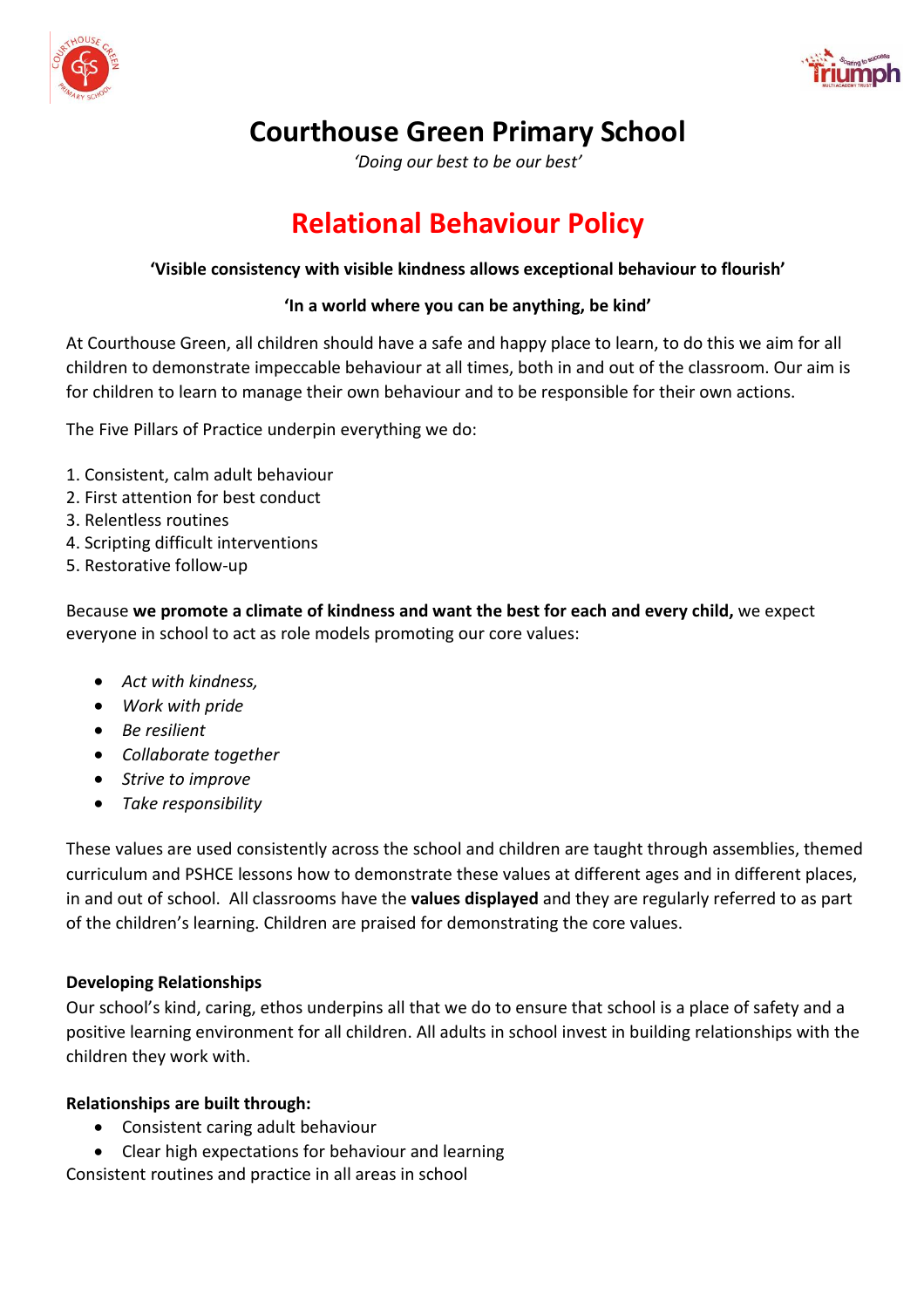# **Value Gems**

Good and expected behaviour must be role modelled and promoted by all staff at all times. Around school children should be given regular, specific praise for **excellent** behaviour. Our school reward system is **Value gems**.

# **Core Values Champion**

Every week each class will nominate a **Values champion** to a child who has shown **excellence** in demonstrating the core values. A child in the class will explain why that child has been chosen, in assembly, and the child will receive a sticker, a certificate home to parents and they will be added to their classroom display.

#### **Recognition board**

• In all classes positive behaviour is promoted, expected and encouraged through the use of a whole class target for an excellent behaviour for all to strive towards and children collaborate for all to achieve.

#### **Class Pride Box**

The class pride box is for adults and children to celebrate when children have gone 'over and above' to show the core values in school.

#### **Established routines** that maximise learning time:

To develop the effective use of routines across the whole school we have adopted key routines:

- Hand held up for children to stop
- My turn, Your turn signal
- Turn and talk to your partner signal
- 1,2,3 for moving to tables in silence

#### **SETTING HIGH EXPECTATIONS**

In all areas in school children are reminded to:

# **Work with Pride, Walk with Pride and Play with Pride**

#### Responding

To support children to make the right choices and to learn to self-regulate their behaviour we use the saying *Stop, think, do*

All classes have their own calming Thrive area for children to use to aid self regulation, children are taught to use these resources and to understand how this is helping them be ready to learn again. Through thrive time children are taught breathing techniques, mindfulness and calming strategies. Children are able to access the sensory room if this is needed to support regulation and a readiness to learn.

#### **Calming**

All staff are expected to use the Vital Relational functions (as part of our Thrive strategy) to support children whilst addressing unregulated behaviours. This provides co regulation through the support of predictable and emotionally regulated adults.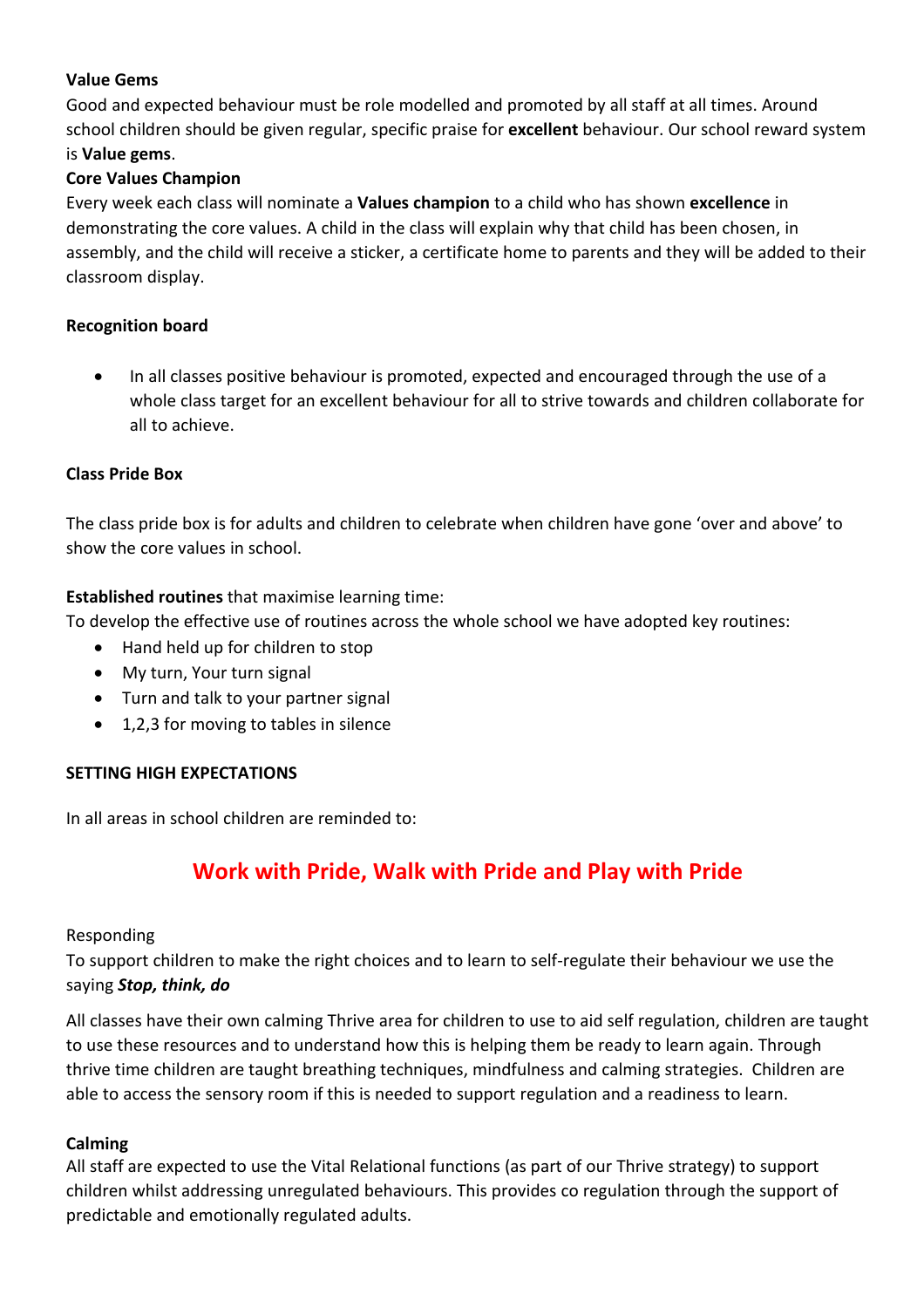# **The Vital Relational functions (VRFs) are:**

- Attune: Be alert to how the child is feeling.
- Validate: Validate their perspective/experience/feeling. Validate the feeling not the behaviour.
- Containment: Catch it, match it and digest it by thinking about it out loud and offering it back, named, in small digestible pieces. Make the experience manageable.
- Calm/ Soothe: demonstrate emotional regulation by soothing and calming their distress, enabling them to address the behaviour.

# **Red Card system**

If a child is showing dangerous behaviours or is not following an adult's instruction then all teachers have a red card to request additional adult support.

# **REPAIRING**

# **Lunchtime reflection**

Children who receive a lunchtime reflection will

The lunchtime reflection session is a circle time approach to:

- Understand the impact of the behaviours they have shown
- Be supported children to take responsibility for their own behaviour
- Know how to repair the impact of their behaviours
- Have positive strategies to improve their future behaviour.

**This is led by teachers and senior leaders.**

# **Reflection Questions- these are the 5 focus questions for reflection. Tell me…**

- 1. What happened?
- 2. What were you thinking and feeling- before, during and after?
- 3. How do you think it has made the other person/ people feel and think?
- 4. What could you do differently in the future?
- 5. What should we do to put this right?

#### **Restoring**

**It is essential that** all adults in school reflect on the behaviour of the children **they are working with and try to identify any underlying causes of areas of poor behaviour. We believe that behaviour is a communication of need or circumstances so adults need to understand how a change to provision or practice for the group or individual could help improve behaviour.**

**Consequences may include:**

- Additional reflection sessions
- Loss of extra- curricular activities/ any privileges
- An improving behaviour plan
- An internal exclusion where a child will work in school but not in their own classroom.
- Exclusion for a fixed period of time (1 to 5 days)

#### **Internal exclusion:**

**To support children who are presenting challenging behaviours in the classroom children may be temporarily moved to work in a separate area of school. The aim is to ensure they understand the acceptable behaviours that are needed to learn t to support children to make good behaviour choices at lunchtimes.**